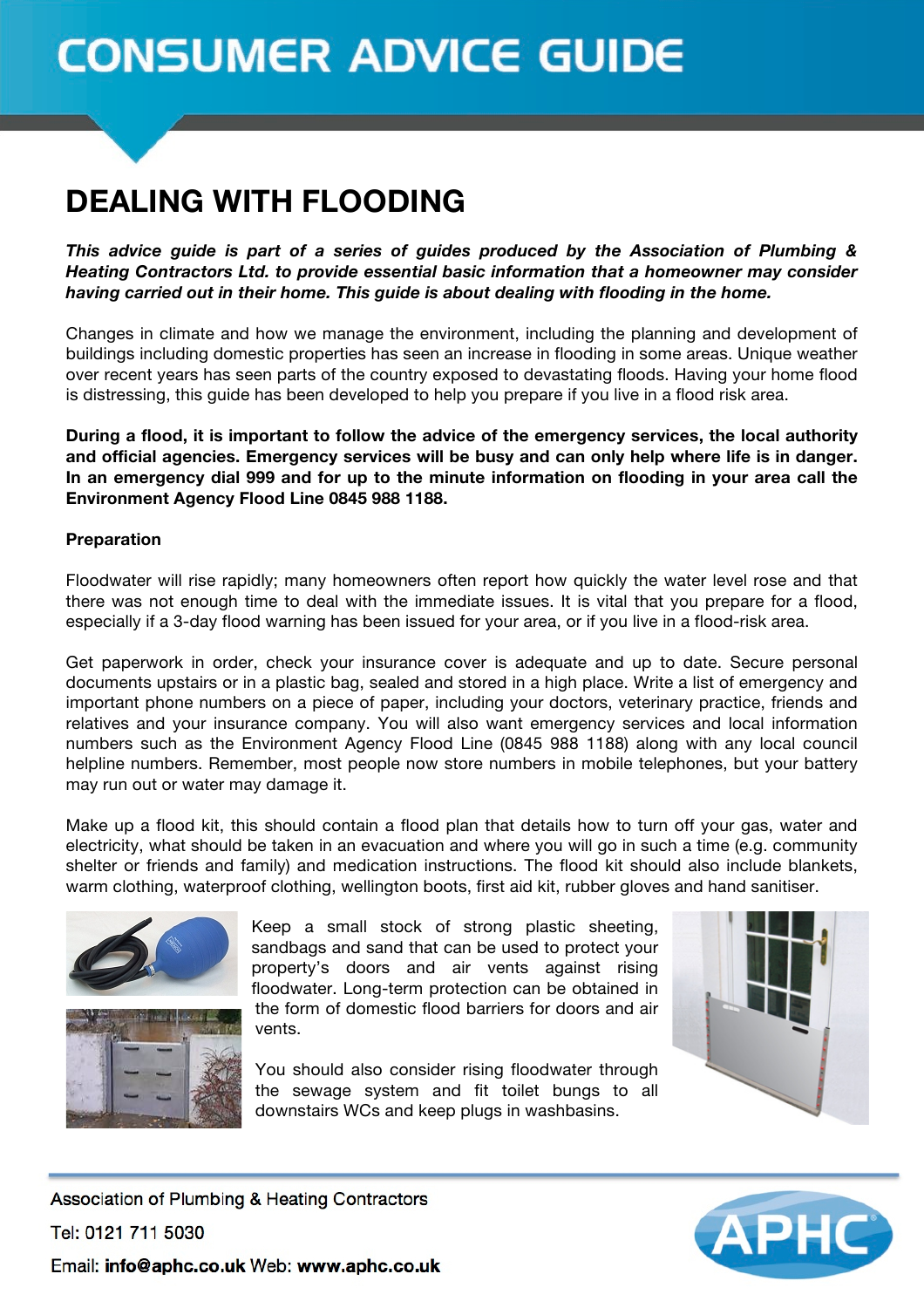# **When flooding is suspected**

**Follow instructions from emergency services and other agencies.** Now is the time to start to protect your property. Fill sandbags about two thirds full and place them in doorways and use plastic sheeting with sand bags to cover air vents. If you have flood barriers, fit them in place. Remember to close the lid on your WCs down stairs and put a weight on them or fit toilet bungs. Move valuable items upstairs or pack them in plastic bags and seal them, putting them as high as possible.

Get your flood kit ready to be used along with your flood emergency plan. Take food and drinking water in bottles upstairs. If you have pets, get proper pet carriers ready for use. Take pet food and litter upstairs. Keep pets inside.

Move all portable, prized possessions such as photographs and valuables upstairs in plastic bags or on top of heavy furniture. If you are infirm or elderly, ask for help from friends or neighbours. Gather important documents such as insurance policies, bank account papers, birth and marriage certificates, passports, rent books, vet certificates and driving licences and keep them safe and available in case you are evacuated.

Consider moving your car to higher ground, if safe to do so. Remember 30cm (a foot) of flowing water is enough to move the average family car. 15cm (six inches) of fast flowing water can knock you off your feet and 60cm (two feet) of standing water will float a car. Follow advice from driving organisations such as the AA for information on driving in flood conditions.

Check that neighbours know about any flood warnings that have been issued, especially if they are elderly, sick or disabled. Keep up-to-date by listening to your local radio station for news bulletins, or dial the Floodline number 0845 988 1188.

#### **If your home is flooded**

You will need to disconnect washing machines and dishwashers to prevent backflow. Turn off gas, electricity and water at the stop valve. Stay in your home if you can - move upstairs with a means of escape if required.

If you decide to leave you home, try to stay with friends or family. If you have nowhere to go, contact your local council. Take warm clothing, suitable footwear, blankets, essential medicines, torch and batteries, baby food and nappies (if required) and pets, which should be on leads or in carriers.

Leave a message with local acquaintances so that you can be contacted.

Avoid walking or driving through flood water. Keep children and vulnerable people out of floodwater. Floodwater can have a lot of hazards underwater (e.g. dislodged manhole covers). Be aware of other hazards such as fallen power lines and trees. Wash your hands thoroughly if you touch floodwater as it may be contaminated.

Call 999 if you are in danger, or people have been injured and check in on vulnerable neighbours.

# **When flooding recedes**

This is when the clearing up can commence, but this needs to be done carefully to avoid dangers such as water damaged electrical equipment, heating equipment or structural damage to your home. Above

Association of Plumbing & Heating Contractors

Tel: 0121 711 5030



Email: info@aphc.co.uk Web: www.aphc.co.uk